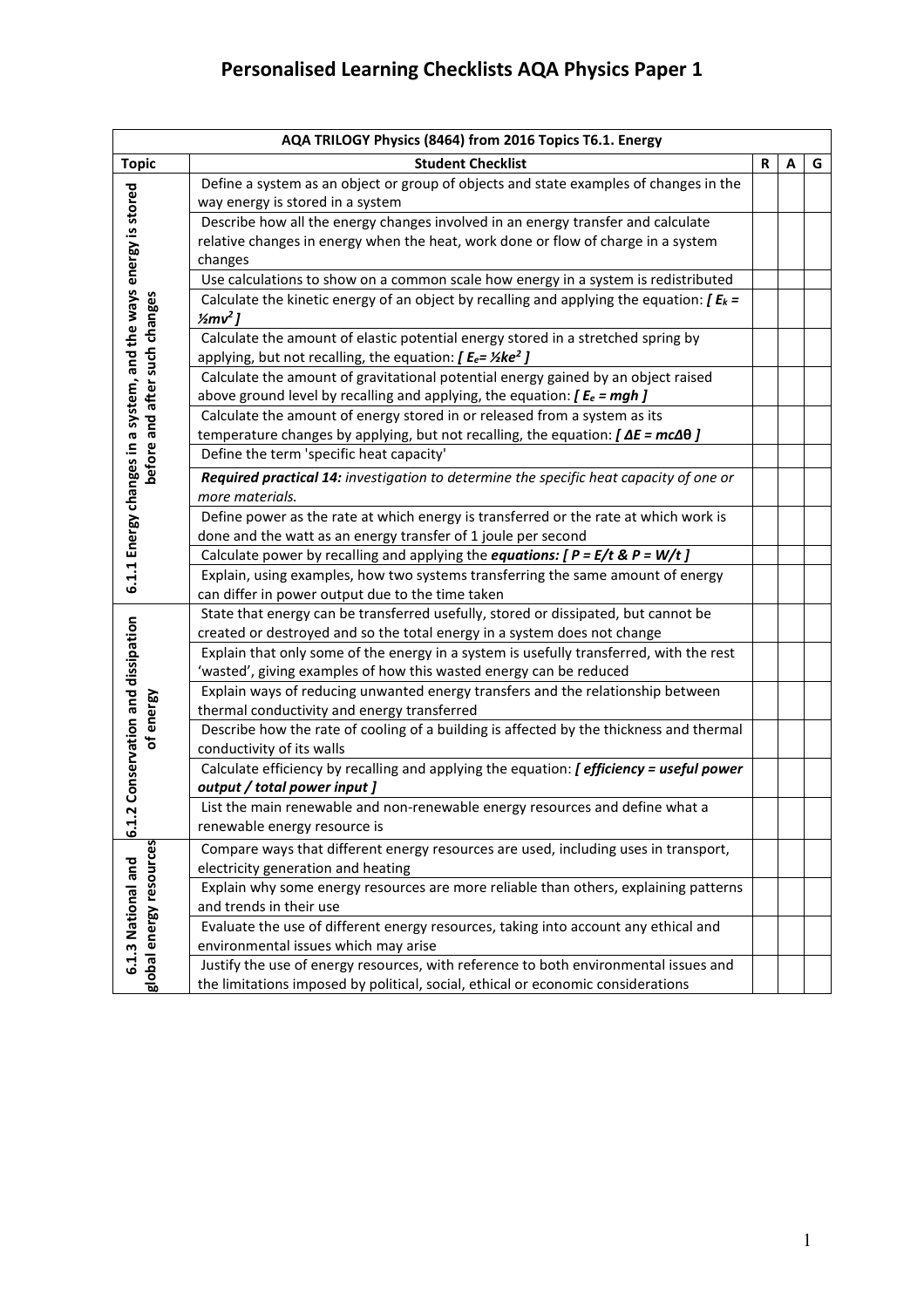|                                                    | AQA TRILOGY Physics (8464) from 2016 Topics T6.2. Electricity                            |   |   |   |
|----------------------------------------------------|------------------------------------------------------------------------------------------|---|---|---|
| <b>Topic</b>                                       | <b>Student Checklist</b>                                                                 | R | А | G |
|                                                    | Draw and interpret circuit diagrams, including all common circuit symbols                |   |   |   |
|                                                    | Define electric current as the rate of flow of electrical charge around a closed circuit |   |   |   |
|                                                    | Calculate charge and current by recalling and applying the formula: $[Q = It]$           |   |   |   |
|                                                    | Explain that current is caused by a source of potential difference and it has the same   |   |   |   |
|                                                    | value at any point in a single closed loop of a circuit                                  |   |   |   |
|                                                    | Describe and apply the idea that the greater the resistance of a component, the          |   |   |   |
|                                                    | smaller the current for a given potential difference (p.d.) across the component         |   |   |   |
|                                                    | Calculate current, potential difference or resistance by recalling and applying the      |   |   |   |
|                                                    | equation: $[V = IR]$                                                                     |   |   |   |
|                                                    | Required practical 15: Use circuit diagrams to set up and check circuits to investigate  |   |   |   |
|                                                    | the factors affecting the resistance of electrical circuits                              |   |   |   |
|                                                    | Define an ohmic conductor                                                                |   |   |   |
|                                                    | Explain the resistance of components such as lamps, diodes, thermistors and LDRs         |   |   |   |
| 6.2.1 Current, potential difference and resistance | and sketch/interpret IV graphs of their characteristic electrical behaviour              |   |   |   |
|                                                    | Explain how to measure the resistance of a component by drawing an appropriate           |   |   |   |
|                                                    | circuit diagram using correct circuit symbols                                            |   |   |   |
|                                                    | Required practical 16: use circuit diagrams to construct appropriate circuits to         |   |   |   |
|                                                    | investigate the I-V characteristics of a variety of circuit elements                     |   |   |   |
|                                                    | Show by calculation and explanation that components in series have the same              |   |   |   |
|                                                    | current passing through them                                                             |   |   |   |
|                                                    | Show by calculation and explanation that components connected in parallel have           |   |   |   |
| 6.2.2 Series and parallel                          | the same the potential difference across each of them                                    |   |   |   |
| circuits                                           | Calculate the total resistance of two components in series as the sum of the             |   |   |   |
|                                                    | resistance of each component using the equation: $[R_{total} = R_1 + R_2]$               |   |   |   |
|                                                    | Explain qualitatively why adding resistors in series increases the total resistance      |   |   |   |
|                                                    | whilst adding resistors in parallel decreases the total resistance                       |   |   |   |
|                                                    | Solve problems for circuits which include resistors in series using the concept of       |   |   |   |
|                                                    | equivalent resistance                                                                    |   |   |   |
|                                                    | Explain the difference between direct and alternating voltage and current, stating       |   |   |   |
|                                                    | what UK mains is                                                                         |   |   |   |
|                                                    | Identify and describe the function of each wire in a three-core cable connected to       |   |   |   |
|                                                    | the mains                                                                                |   |   |   |
| 6.2.3 Domestic uses and<br>safety                  | State that the potential difference between the live wire and earth (0 V) is about 230   |   |   |   |
|                                                    | V and that both neutral wires and our bodies are at, or close to, earth potential (0 V)  |   |   |   |
|                                                    | Explain that a live wire may be dangerous even when a switch in the mains circuit is     |   |   |   |
|                                                    | open by explaining the danger of providing any connection between the live wire and      |   |   |   |
|                                                    | earth                                                                                    |   |   |   |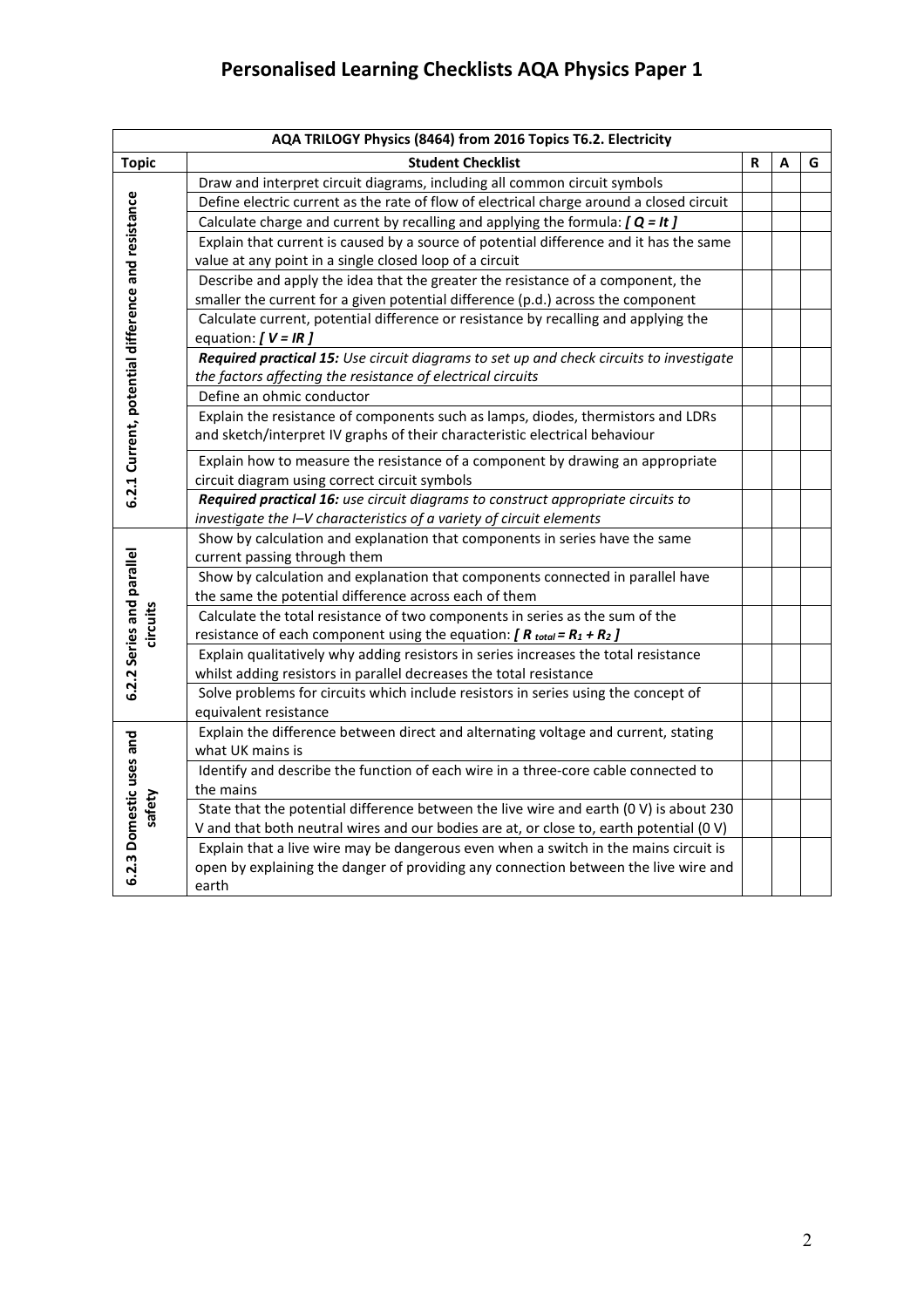|                  | Explain how the power transfer in any circuit device is related to the potential         |  |  |
|------------------|------------------------------------------------------------------------------------------|--|--|
|                  | difference across it and the current through it                                          |  |  |
|                  | Calculate power by recalling and applying the equations: $[ P = VI ]$ and $[ P = I2 R ]$ |  |  |
|                  | Describe how appliances transfer energy to the kinetic energy of motors or the           |  |  |
| Energy transfers | thermal energy of heating devices                                                        |  |  |
|                  | Calculate and explain the amount of energy transferred by electrical work by             |  |  |
|                  | recalling and applying the equations: $[ E = Pt ]$ and $[ E = QV ]$                      |  |  |
|                  | Explain how the power of a circuit device is related to the potential difference across  |  |  |
|                  | it, the current through it and the energy transferred over a given time.                 |  |  |
| 4                | Describe, with examples, the relationship between the power ratings for domestic         |  |  |
|                  | electrical appliances and the changes in stored energy when they are in use              |  |  |
|                  | Identify the National Grid as a system of cables and transformers linking power          |  |  |
|                  | stations to consumers                                                                    |  |  |
|                  | Explain why the National Grid system is an efficient way to transfer energy, with        |  |  |
|                  | reference to change in potential difference reducing current                             |  |  |

| AQA TRILOGY Physics (8464) from 2016 Topics T6.3. Particle model of matter |                                                                                           |   |   |   |
|----------------------------------------------------------------------------|-------------------------------------------------------------------------------------------|---|---|---|
| <b>TOPIC</b>                                                               | <b>Student Checklist</b>                                                                  | R | A | G |
|                                                                            | Calculate the density of a material by recalling and applying the equation: $[p = m/V]$   |   |   |   |
|                                                                            | Recognise/draw simple diagrams to model the difference between solids, liquids and        |   |   |   |
|                                                                            | gases                                                                                     |   |   |   |
|                                                                            | Use the particle model to explain the properties of different states of matter and        |   |   |   |
|                                                                            | differences in the density of materials                                                   |   |   |   |
|                                                                            | Required practical 17: use appropriate apparatus to make and record the                   |   |   |   |
|                                                                            | measurements needed to determine the densities of regular and irregular solid objects     |   |   |   |
| 3.1 Changes of state and the<br>particle model                             | and liquids                                                                               |   |   |   |
|                                                                            | Recall and describe the names of the processes by which substances change state           |   |   |   |
|                                                                            | Use the particle model to explain why a change of state is reversible and affects the     |   |   |   |
| ئە                                                                         | properties of a substance, but not its mass                                               |   |   |   |
|                                                                            |                                                                                           |   |   |   |
|                                                                            | State that the internal energy of a system is stored in the atoms and molecules that      |   |   |   |
|                                                                            | make up the system                                                                        |   |   |   |
|                                                                            | Explain that internal energy is the total kinetic energy and potential energy of all the  |   |   |   |
|                                                                            | particles in a system                                                                     |   |   |   |
| 6.3.2 Internal energy and<br>energy transfers                              | Calculate the change in thermal energy by applying but not recalling the equation         |   |   |   |
|                                                                            | [ΔE =m c Δθ ]                                                                             |   |   |   |
|                                                                            | Calculate the specific latent heat of fusion/vaporisation by applying, but not recalling, |   |   |   |
|                                                                            | the equation: $[ E = mL ]$                                                                |   |   |   |
|                                                                            | Interpret and draw heating and cooling graphs that include changes of state               |   |   |   |
|                                                                            | Distinguish between specific heat capacity and specific latent heat                       |   |   |   |
|                                                                            | Explain why the molecules of a gas are in constant random motion and that the             |   |   |   |
|                                                                            | higher the temperature of a gas, the greater the particles' average kinetic energy        |   |   |   |
| 6.3.3 Particle model<br>and pressure                                       | Explain, with reference to the particle model, the effect of changing the temperature     |   |   |   |
|                                                                            | of a gas held at constant volume on its pressure                                          |   |   |   |
|                                                                            | Calculate the change in the pressure of a gas or the volume of a gas (a fixed mass held   |   |   |   |
|                                                                            | at constant temperature) when either the pressure or volume is increased or               |   |   |   |
|                                                                            | decreased                                                                                 |   |   |   |